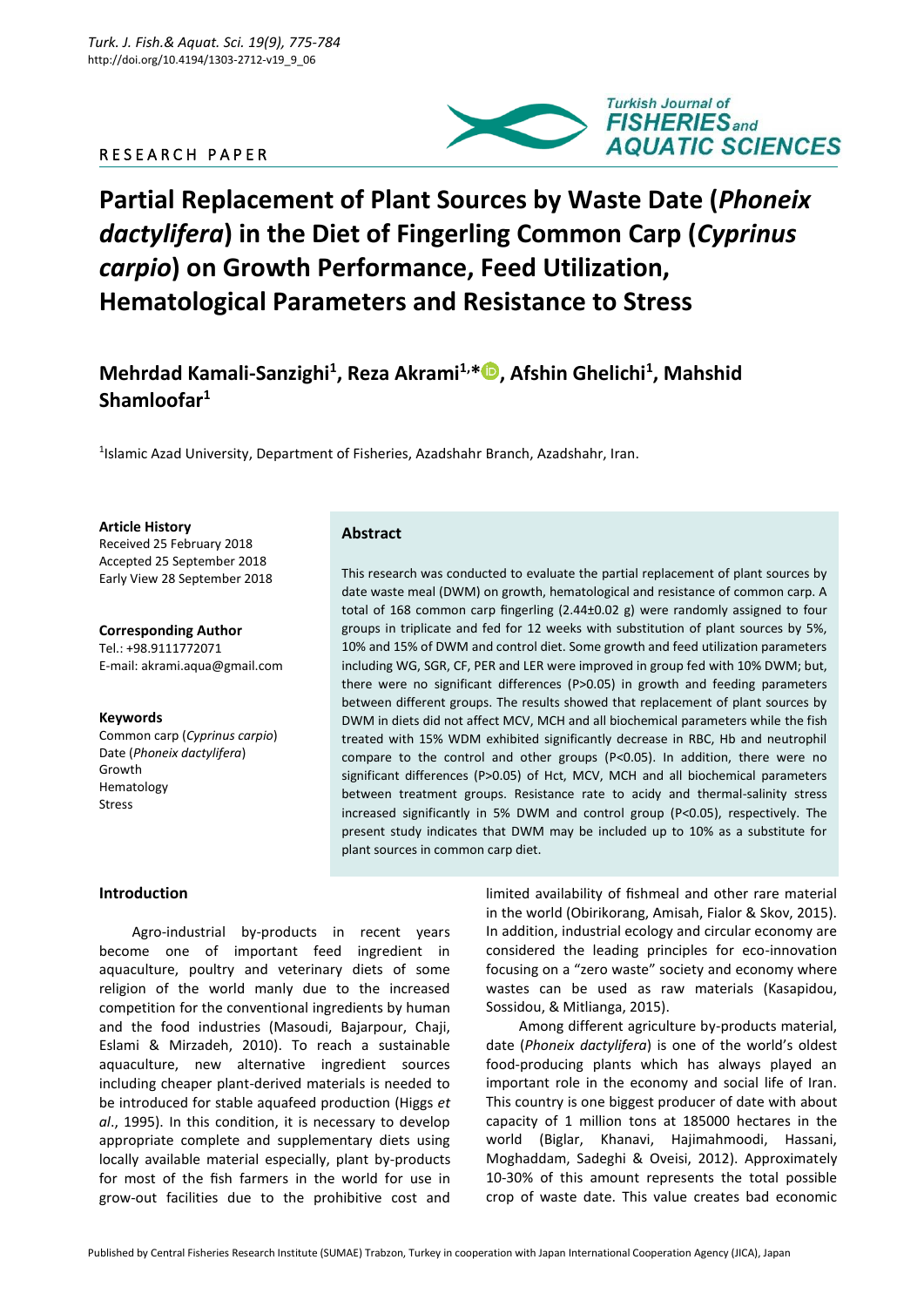and environmental challenge for country and researchers should be find a new valuable usage of this waste by-product (Gaber, Labib, Omar, Zaki & Nour, 2014). While, according to nutrition value, date fruit consist of high energy, carbohydrate, fiber, ash, protein and fat with different percent, depending on the variety of the date fruit (Habib& Ibrahim, *2009*; Abdul Afig, Abdul Rahman, Che Man, Al-Kahtani & Mansor, 2013; Al-Hafedh & Alam, *2013*).

Common carp (*Cyprinus carpio*) is one of the most important cultured fish in the world aquaculture industry. This fish is the third most frequently introduced species worldwide. It is being considered as a potential candidate for commercial aquaculture (Rahman, 2015). In the year of 2014, the world and Iran's common carp production was about ~3.500.000 and ~50.000 tons, respectively (FAO, 2014; Iran's fishery year book, 2016). Carp is an omnivorous species eating plankton, benthos and detritus in the natural conditions. The carp's digestive system is adapted to a diet including more carbohydrates compared with carnivorous species (Mraz, 2011). The economically feasible common carp fish farming can be achieved when it is based on cost effective feed compound of locally available agricultural by-products. Appropriate use of local protein by-products could reduce feed costs and enhance environment and economic sustainability. Therefore, formulation of cheaper diets using locally available ingredients, especially carbohydrate sources, could have a significant impact on common carp farming through cost reduction (Azaza, Mensi, Kammoun, Abdelouaheb, Brini & Kraïem, 2009).

Several researches have reported the beneficial of different form of date as a feed ingredient on tilapia (Yousif, Osman & Alhadrami, 1996; Belal & Al‐Jasser, 1997; Belal & Al‐Owafeir, 2004; El-Sayed, Hamza & Al-Darmaki, 2006; Belal, 2008; Azaza *et al*., 2009; Gaber *et al*., 2014), African Catfish (Sotolu, Kigbu & Oshinowo, 2014) and common carp (Hoseinifar, Khalili, Rufchaei, Raeisi, Attar, Cordero, & Esteban, 2015; Hoseinifar, Dadar, Khalili, Cerezuela & Esteban, 2017) but there is no documented evidence about the effect of partial replacement date waste meal (DWM) on common carp. Therefore, the objectives of the present study evaluated the effects of DWM on the common carp fingerlings concerning their growth, blood and biochemical profile as well as on the resistant rate of that fish.

## **Material and Methods**

### **Fish Culture Condition**

Common carp fingerling (2.44±0.02 g) were sourced from private center (Golestan province, Iran). The health of the fish was checked and randomly distributed into 12 glass aquaria (50 L) at 14 fish per aquaria density (3 aquaria per treatment) and acclimatize for 14 days before experimental feeding regime. The water quality parameters including temperature, dissolved oxygen and pH were monitored daily and maintained at optimum condition. For this reason, water was changed partially to 50% and siphon once a day before start of first feeding time. The experimental diets were fed three times daily (09:00, 12:00 and 15:00 h) at rate of 5% of body weight for 12 weeks (Sotolu *et al*., 2014).

#### **Diet Preparation and Experiment Design**

Date waste meal (DWM with powder form), was purchased from Tabriz's Sepehr Sanat Sahand company (Azarbaijane Sharghi province, Iran). A basal diet was formulated to contain 30% protein and 8% lipid for common carp fingerlings (Table 1). This basal diet served as the control diet and the experimental diets were produced with partial inclusion levels of 5, 10 and 15% DWM respectively (Gaber *et al*., 2014; Belal, El-Tarabily, Kassab, Abdel-Fattah & Rasheed, 2015). The dietary ingredients were blended with water to form a paste, which passed through a meat grinder and pelleted to produce 0.8 mm diet pellets. The diet was air dried at 60 $^{\circ}$ C in a vacuum drying oven and was stored in plastic bags at -8 <sup>0</sup>C until used (Belal *et al*., 2015). The chemical composition of all experimental diet were determined according to standard methods (AOAC, 2000) (Table 1).

#### **Growth Performance and Feed Efficiency Parameters**

Total fish weight in each tank was measured every 15 days at least 12 h after the last feeding to adjust the feeding rate and estimate growth factor. At the end of feeding trial, specific growth rate (SGR %/day), weight gain (WG g), percent of body weight gain (WG %), condition factor (CF), feed conversion ratio (FCR), feed intake (FI %/day), protein efficiency rate (PER), lipid efficiency rate (LER), survival rate (SR) and Biomass gain (g) were calculated according to the follow formulas (Imanpoor, Najafim & Kabir, 2012; Abbass, El-Asely & Kandiel, 2012; Ahmed, 2017).

SGR 
$$
(\% day^{-1}) = \frac{100 \times (\ln{(W2)}) - (\ln{(W1)})}{t}
$$
  
\n
$$
FCR = \frac{F1(g)}{\text{weight gain (g)}}
$$
\n
$$
WG (g) = W2 (g) - W1 (g)***
$$
\n
$$
WG (\%) = \frac{W2 - W1}{W1} \times 100
$$

FI (%BW/day) =  $100 \times \frac{\text{total dry feed intake per fish} \div (W1 \times W2)^0.5}{t}$  \*\*\*

$$
CF = \frac{\text{weight (g)}}{\text{length (cm)}^3} \times 100
$$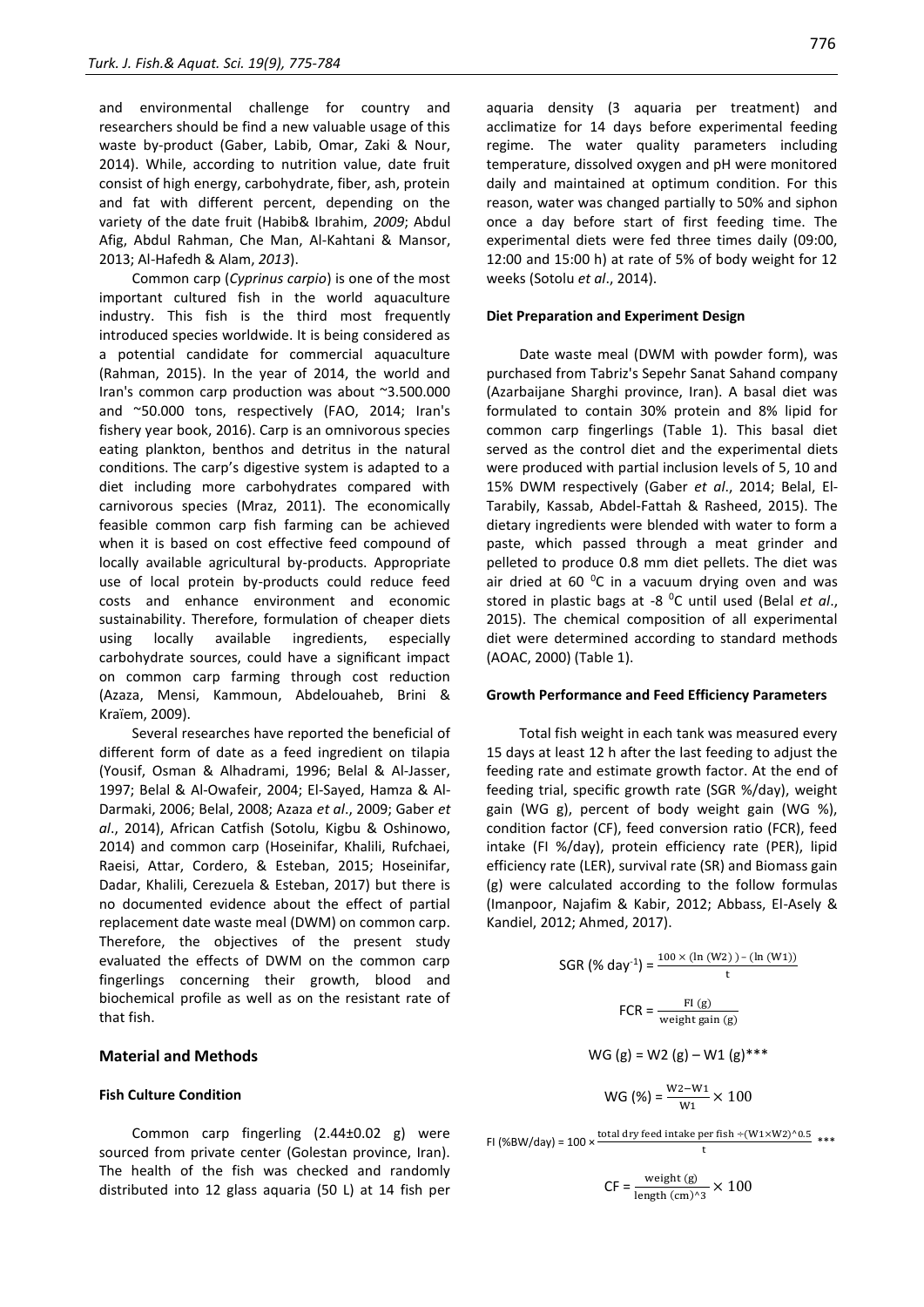**Table 1.** Formulation and proximate composition of experimental diets

|                     |         |       | DWM meal |       |  |
|---------------------|---------|-------|----------|-------|--|
| Ingredients         | Control | 5%    | 10%      |       |  |
| Fish meal           | 15      | 15    | 15       | 15    |  |
| Soybean meal        | 22      | 20    | 19       | 17    |  |
| Wheat meal          | 22      | 20    | 19       | 17    |  |
| Corn meal           | 20      | 19    | 16       | 15    |  |
| Rice bran           | 10      | 10    | 10       | 10    |  |
| Date meal           |         | 5     | 10       | 15    |  |
| Fish oil            | 4       | 4     | 4        | 4     |  |
| Soybean oil         | 1       | 1     | 1        | 1     |  |
| Premix <sup>*</sup> | 3       | 3     | 3        | 3     |  |
| Salt                | 0.5     | 0.5   | 0.5      | 0.5   |  |
| Spaghetti meal      | 2.5     | 2.5   | 2.5      | 2.5   |  |
| GE (Kcal/kg)        | 3.98    | 3.94  | 3.90     | 3.86  |  |
| Ash (%)             | 12      | 12    | 12       | 12    |  |
| <b>NFE</b>          | 45.19   | 45.54 | 45.50    | 45.86 |  |
| Pr                  | 30      | 30    | 30       | 30    |  |
| Fat                 | 8.24    | 8.28  | 8.29     | 8.33  |  |
| Fiber               | 0.3     | 0.6   | 0.9      | 1.2   |  |
| Carbohydrate        | 45.49   | 46.14 | 46.40    | 47.06 |  |
| Moisture            | 4.27    | 3.58  | 3.31     | 2.61  |  |
| Dry matter          | 95.73   | 96.42 | 96.69    | 97.39 |  |

 $PER = \frac{\text{weight gain (g)}}{\text{protein intake (g)}}$ \*\*\*

 $\mathsf{LER} = \frac{\text{weight gain (g)}}{\text{lipid intake (g)}}$ 

Biomass gain = final biomass (g) – initial biomass (g)\*\*\*

SR (%) = 
$$
\frac{N2}{N1}
$$
 × 100

where, W1= Initial body weight (g); W2= Final body weight (g); BW=body weight; t= duration of experiment in days; N1=Number of fish at the start of the experiment and N2= Number of fish at the end of the experiment.

#### **Blood Sample Collection**

At the end of the experiment, five fish were sampled randomly from each tank and were anesthetized with MS222 at 50-75 mg/L, and about 3 mL of blood was drawn from the caudal vein, using a non-heparinized syringe after they were starved for 24 h. Then, blood samples were introduced to both heparinized and non-heparinized tubes in order to perform haematological and immunological studies, respectively. Serum samples were attained after centrifugation (4500 g for 10 min) and stored at -20 °C until analysis for immunological studies (Lewis, Bain & Bates, 2001; Imanpoor & Roohi, 2015; Wu, Zhu, Liu, Chen, Chen & Tan, 2016).

#### **Blood Factors Assays**

Red blood cells (RBC) and white blood cells (WBC)

were counted using a Neubaur haemocytometer according to Martins, Tavares-Dias, Fujimoto, Onaka and Nomura (2004). Additional parameters were determined: Haemoglobin (Hb) according to Collier (1944); haematocrit (Hct) according to Goldenfarb, Bowyer, Hall and Brosious (1971); and differential white blood cell counts were obtained by preparing panchromatically-stained smears (Klontz, 1994). Differential leukocyte counts (neutrophil, lymphocyte, monocyte and eosinophil) were determined using Giemsa staining method of blood smears using a light microscope. The smears obtained from heparinized sample were first air-dried, fixed in 96 % ethanol for 30 min and stained in Giemsa to determine differential leukocyte counts (Ghiasi, Mirzargar, Badakhshan, & Shamsi, 2010). Other blood indices such as Mean corpuscular hemoglobin concentration (MCHC), Mean corpuscular hemoglobin (MCH) and Mean corpuscular volume (MCV) were calculated by using the RBC count and Haemoglobin (Hb) concentration methods (Lewis *et al*., 2001). Aspartate amino transferase (AST), alanine amino transferase (ALT), alkalin phosphatase (ALP), lactate dehydrogenase (LDH), triglyceride, cholesterol, glucose, total protein and albumin content was determined colorimetrically using kits supplied by ZiestChem diagnostics, Tehran, Iran (Fazlolahzadeh, Keramati, Nazifi, Shirin, & Seifi, 2011). Globulin content was calculated by subtracting albumin content from serum total protein content.

#### **Stress Challenge**

At the end of experiment, four fish were randomly sampled for an environmental stress (high temperature and salinity, high and low pH) trial. The fish were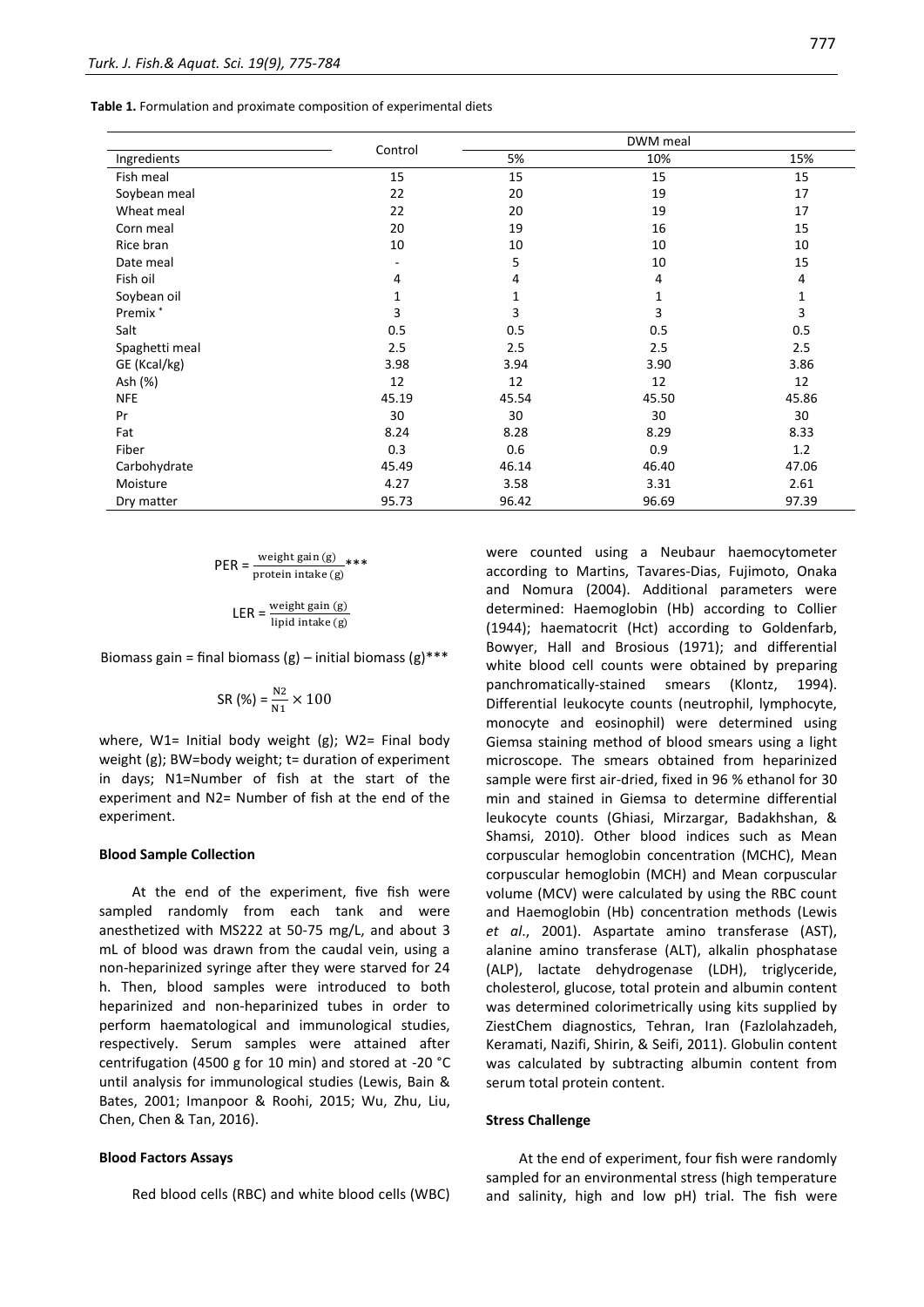exposed to high temperature (33 ◦C), salinity (40 ppt), acidity ( $pH = 2$ , HCl) and alkalinity ( $pH = 12$ , NaOH) according to the methods of Akrami, Rahnama, Chitsaz and Razeghi Mansour (2015). Then mortality time measured in seconds.

#### **Statistical Analysis**

Values were expressed as Mean ± standard division (SD). Growth performance, haematological, biochemical parameters and resistant rate were tested using one-way ANOVA and Duncan's multiple range test was used for comparison of the mean values at the 5% level of significance using software SPSS (Version 16.0).

## **Results**

## **Growth Performance and Feed Utilization**

The result of partial replacement of plant sources by DWM on growth performance and feed utilization of common carp is presented in Table 2. There were no significant differences in All of growth and feeding parameters between fingerling fed control and DWM supplementation diet, (P>0.05). All group treated with DWM led to reduction in mortality after 12 weeks.

#### **Haematological and Biochemical Parameters**

The hematological and biochemical parameters of fingerling carp fed the experimental diets are presented in Table 3 and 4. Statistical analysis of data showed that, there were no significant differences in value of RBC, Hct, MCV and MCH components between the treatment groups (P>0.05), but control group showed a significant increase (P<0.05) in RBC, Hb and

Hct compared with other treatment (Table 3). There were no significant differences in eosinophile, lymphocyte, neutrophil and monocyte count between the DWM treatments and control group (P>0.05). The highest value of lymphocyte and neutrophil were in DWM 15% and control group respectively (P<0.05) (Table 3). Changes in blood biochemical parameters on day 90 are shown in Table 4. Replacement of plant sources by DWM led to negliglibe effect on the glucose, cholesterol, triglycerides, total protein and albumin of plasma of the treatment group (P>0.05) (Table 4). Also, a non-significant differences of AST, ALT, ALP and LDH was found between treatment and control group on week 12 (P>0.05) (Table 4).

#### **Stress Challenge Parameters**

Results from the stress test include temperature, salinity, alkalinity and acidicty challenges are presented in Table 5. Resistance rate to thermal-salinity and acidy stress increased significantly in control group and 5% DWM (P<0.05) respectively. Also a non significant elevation of alkalinity stress was observed in the fish fed with different experimental diets (P>0.05).

#### **Discussion**

Effective use of locally waste products from agriculture industry in biofloc and other technologies to obtain multi-layers benefit and better fish growth performance as waste minimization and water treatment in aquaculture industry. In this condition, aquaculture industries are suffering from high input cost, low return and environmental pollution threats (Deb, Noori & Rao, 2017). In the present study, the fish readily accepted the experimental diets. The results showed improvement of fish growth and feed

**Table 2.** Growth and nutritional performance of fingerling common carp fed with different experimental diets (means±SD)

|                     |                                 |                              | <b>DWM</b>                   |                              |         |
|---------------------|---------------------------------|------------------------------|------------------------------|------------------------------|---------|
| Parameters          | Control                         | 5%                           | 10%                          | 15%                          | P-value |
| Initial weight (g)  | $2.43 \pm 0.29$ <sup>a</sup>    | $2.43 \pm 0.25$ <sup>a</sup> | $2.44 \pm 0.32$ <sup>a</sup> | $2.48 \pm 0.34$ <sup>a</sup> | 0.697   |
| Final weight (g)    | $4.95 \pm 0.89$ <sup>a</sup>    | $4.59 \pm 0.48$ <sup>a</sup> | $5.26 \pm 0.89$ <sup>a</sup> | $4.75 \pm 1.09$ <sup>a</sup> | 0.802   |
| Final length (cm)   | $7.21 \pm 0.27$ <sup>a</sup>    | 7.02±0.17 <sup>a</sup>       | 7.17±0.36 <sup>a</sup>       | 7.08±0.49 <sup>a</sup>       | 0.901   |
| Survival rate (%)   | 74.44±10.65ª                    | $93.15 \pm 7.16^a$           | 84.19±6.73ª                  | 93.33±6.67 <sup>a</sup>      | 0.318   |
| SGR (%day)          | $0.29 \pm 0.08$ <sup>a</sup>    | $0.26 \pm 0.04$ <sup>a</sup> | $0.31 \pm 0.08$ <sup>a</sup> | $0.26 \pm 0.08$ <sup>a</sup> | 0.766   |
| WG (%)              | $103.67 \pm 37.61$ <sup>a</sup> | 88.30±18.74 <sup>a</sup>     | 116.39±39.49 <sup>a</sup>    | 91.04±38.13ª                 | 0.745   |
| WG(g)               | $2.52 \pm 0.90$ <sup>a</sup>    | $2.15 \pm 0.46^a$            | $2.82 \pm 0.92$ <sup>a</sup> | $2.27 \pm 1.02$ <sup>a</sup> | 0.784   |
| $CF (g.cm-3)$       | $1.25 \pm 0.12$ <sup>a</sup>    | $1.31 \pm 0.03$ <sup>a</sup> | $1.37 \pm 0.04$ <sup>a</sup> | $1.28 \pm 0.04$ <sup>a</sup> | 0.266   |
| Biomass (g)         | 44.17±12.82 <sup>a</sup>        | 61.69±13.62 <sup>a</sup>     | 62.96±11.91 <sup>a</sup>     | 59.18±7.37ª                  | 0.360   |
| Feed Intake (%/day) | $3.61 \pm 0.35$ <sup>a</sup>    | $4.40 \pm 0.31$ <sup>a</sup> | $3.96 \pm 0.98$ <sup>a</sup> | $4.15 \pm 0.90$ <sup>a</sup> | 0.569   |
| <b>FCR</b>          | $5.46 \pm 1.19$ <sup>a</sup>    | $7.23 \pm 1.45$ <sup>a</sup> | $5.62 \pm 1.98$ <sup>a</sup> | $7.24 \pm 3.19$ <sup>a</sup> | 0.604   |
| PER $(g/g)$         | $0.63 \pm 0.15$ <sup>a</sup>    | $0.46 \pm 0.09$ <sup>a</sup> | $0.65 \pm 0.28$ <sup>a</sup> | $0.53 \pm 0.27$ <sup>a</sup> | 0.709   |
| LER $(g/g)$         | $2.29 \pm 0.57$ <sup>a</sup>    | $1.71 \pm 0.33$ <sup>a</sup> | $2.39 \pm 1.05$ <sup>a</sup> | $1.94 \pm 1^a$               | 0.715   |

\* Same letters are not significant different (P>0.05).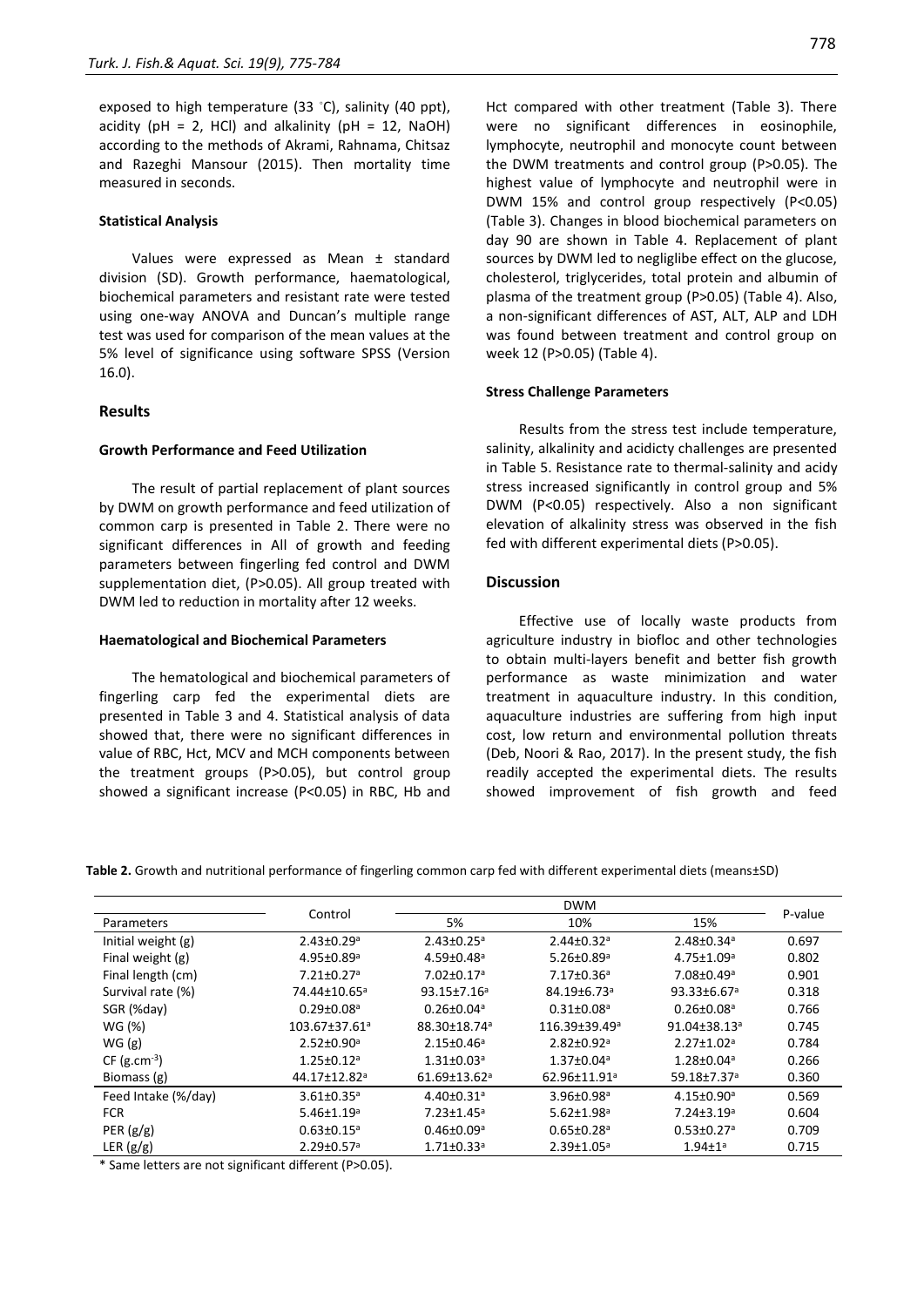**Table 3.** Haemetalogical parameters of fingerling common carp fed with different experimental diets (means±SD)

|                           | Control                        |                               | <b>DWM</b>                    |                                |         |
|---------------------------|--------------------------------|-------------------------------|-------------------------------|--------------------------------|---------|
| Parameters                |                                | 5%                            | 10%                           | 15%                            | P-value |
| RBC (10 <sup>6</sup> /ml) | $1.75 \pm 0.07$ <sup>a</sup>   | $1.66 \pm 0.11$ <sup>ab</sup> | $1.56 \pm 0.11$ <sup>ab</sup> | $1.45 \pm 0.07$ <sup>b</sup>   | 0.097   |
| WBC $(103/ml)$            | $15.30 \pm 1.13$ <sup>ab</sup> | $16.23 \pm 0.05$ <sup>a</sup> | 14.04±0.64 <sup>b</sup>       | 14.75±0.77ab                   | 0.037   |
| Hb $(g/d)$                | 8.45±0.07ª                     | $8.33 \pm 0.37$ <sup>a</sup>  | $7.23 \pm 0.49^b$             | $6.85 \pm 0.07$ <sup>b</sup>   | 0.007   |
| Hct (%)                   | $50.45 \pm 0.45$ <sup>a</sup>  | $47.66 \pm 0.61$ <sup>a</sup> | $50.20 \pm 0.11$ <sup>a</sup> | $46.35 \pm 2.95^a$             | 0.140   |
| MCV $(10^{-1}.\mu m^3)$   | 288.60±10.80 <sup>a</sup>      | 286.63±7.46 <sup>a</sup>      | 321.53±13.13 <sup>a</sup>     | 320.70±31.40 <sup>a</sup>      | 0.286   |
| $MCH (10-2.pg)$           | 48.30±1.10 <sup>a</sup>        | 50.26±3.18 <sup>a</sup>       | $46.20 \pm 0.25$ <sup>a</sup> | 47.30±1.30 <sup>a</sup>        | 0.546   |
| MCHC (%)                  | $16.75 \pm 0.25$ <sup>ab</sup> | 17.50±0.65ª                   | $14.40 \pm 0.55$ <sup>c</sup> | $14.85 \pm 1.05$ <sub>bc</sub> | 0.039   |
| Lymphocytes (%)           | $80+1^{b}$                     | $84\pm0.57^{ab}$              | $80.66 \pm 0.66^b$            | 85±3a                          | 0.095   |
| Neutrophils (%)           | $17\pm0^a$                     | $13 + 1.15$ <sup>ab</sup>     | $16 \pm 0.57$ <sup>ab</sup>   | $11.50 \pm 2.50^b$             | 0.073   |
| Eosinophiles (%)          | $2+1^a$                        | $1.66 \pm 0.33$ <sup>a</sup>  | $1.33 \pm 0.33$ <sup>a</sup>  | $2+1^a$                        | 0.833   |
| Monocyctes (%)            | $1\pm0^a$                      | $1.33 \pm 0.33$ <sup>a</sup>  | $2 \pm 0^a$                   | $1.50 \pm 0.50$ <sup>a</sup>   | 0.179   |

\* Same letters are not significant different (P>0.05); Different letters are significant different (P<0.05).

**Table 4.** Biochemical of blood parameters at fingerling common carp fed with different experimental diets (means±SD)

|                |                                 | <b>DWM</b>                       |                               |                                 |         |  |
|----------------|---------------------------------|----------------------------------|-------------------------------|---------------------------------|---------|--|
| Parameters     | Control                         | 5%                               | 10%                           | 15%                             | P-value |  |
| Glucose        | $279.50 \pm 94.04$ <sup>a</sup> | $107.50\pm50.20^a$               | $129 + 21.21$ <sup>a</sup>    | $225 \pm 76.36^a$               | 0.160   |  |
| Cholesterol    | $170\pm 27.37$ <sup>a</sup>     | $185.50 \pm 7.77$ <sup>a</sup>   | $180 + 43.94^a$               | $265.50 \pm 13.43$ <sup>a</sup> | 0.793   |  |
| Triglycerides  | $492 + 229.92$ <sup>a</sup>     | 243.50±159.09 <sup>a</sup>       | 324.50±217.08 <sup>a</sup>    | 387.50±238.29 <sup>a</sup>      | 0.339   |  |
| Total protein  | $17.08 \pm 13.73$ <sup>a</sup>  | $18.25 \pm 8.13^a$               | $22.85 \pm 6.37$ <sup>a</sup> | $20.45 \pm 1.06^a$              | 0.981   |  |
| <b>Albumin</b> | $5.68 \pm 2.47$ <sup>a</sup>    | $5.15 \pm 2.89$ <sup>a</sup>     | $6.75 \pm 2.12$ <sup>a</sup>  | $7.70{\pm}0.28^{\circ}$         | 0.860   |  |
| AST            | $200 \pm 121.62$ <sup>a</sup>   | 191.50±133.34 <sup>a</sup>       | $118.50\pm53.23^a$            | $129 + 90.50^{\circ}$           | 0.566   |  |
| <b>ALT</b>     | $36+22.62a$                     | $63 \pm 16.97$ <sup>a</sup>      | 39.50±34.64 <sup>a</sup>      | $48+78.28a$                     | 0.753   |  |
| <b>ALP</b>     | 1541.50±171.82 <sup>a</sup>     | $1530 \pm 169.70$ <sup>a</sup>   | 1525±148.49 <sup>a</sup>      | $1545 \pm 35.35^{\circ}$        | 0.909   |  |
| LDH            | 449±171.34 <sup>a</sup>         | $400.50 \pm 113.43$ <sup>a</sup> | 589.50±154.92 <sup>a</sup>    | $326 \pm 196.57$ <sup>a</sup>   | 0.723   |  |

\* Same letters are not significant different (P>0.05).

**Table 5**. Stress challenge value of fingerling common carp fed with different experimental diets (means±SD)

|                   | Control                           | <b>DWM</b>                  |                            |                             |         |
|-------------------|-----------------------------------|-----------------------------|----------------------------|-----------------------------|---------|
| Stress parameters |                                   | 5%                          | 10%                        | 15%                         | P-value |
| Temperature       | $254 + 11a$                       | 89.66±51.85b                | $133.66 \pm 61.61^b$       | $95 + 12b$                  | 0.004   |
| Salinity          | $2215 \pm 15^a$                   | $1292.50\pm552.50^{\circ}$  | 1485±205 <sup>b</sup>      | $1810 \pm 40^{ab}$          | 0.023   |
| Acid pH           | 584+212bc                         | $991 + 26a$                 | $490 \pm 169$ <sup>c</sup> | 791±30 <sup>ab</sup>        | 0.008   |
| Alkalinity pH     | $1019.50 \pm 153.50$ <sup>a</sup> | 863.50±250.50 <sup>ab</sup> | 625.50±127.50 <sup>b</sup> | $1068 \pm 155$ <sup>a</sup> | 0.059   |

\* Different letters are significant different (P<0.05).

utilization by replacing 10% DWM, while higher substitution levels could not provide further enhancement. It seems that positive effect may be attributed to the palatability, presence a range of relevant level of fiber and unsaturated fatty acid such as oleic acid (Akbari, Razavizadeh, Mohebbi & Barmak, 2012), digestive enzymes (Pascual, Fernandez, Diaz, Garces & Rubert-Aleman, 2000; Sotolu *et al*., 2014) and possibly the availability of nutrients especially amino acids (Yeong, 1983; Onwudike, 1986) in waste date seed and bodies meal. The fiber in date pits (DP), according to Babatunde, Fetuga, Odumosu and Oyenuga (1975), has lingocellulosic structure; therefore, it can be reducing digestive enzyme action on DP protein and availability of the protein (Masoudi, Chaji, Bojarpour, & Mirzadeh, 2011). Also, in our research combination of date pits and flesh cause to improved to this structure without any negative effect of growth performance and feed utilization. Al-Qurawi, Ali, Al-Mougy and Mouse (2003) mentioned that date body structure enzymes such as amylase, protease and phytase would enhance growth performance consequent to higher nutrient digestibility and effectiveness of gastrointestinal activities. Yousif *et al*. (1996) reported that, the inclusion of the wet date did not influence on tilapia fry fish growth. Increasing body protein and decreasing body fat was observed of fish fed on diets supplemented with date pits meal due to estrogenic action of date pits was hypothesized as direct cause of this phenomenon. Different research on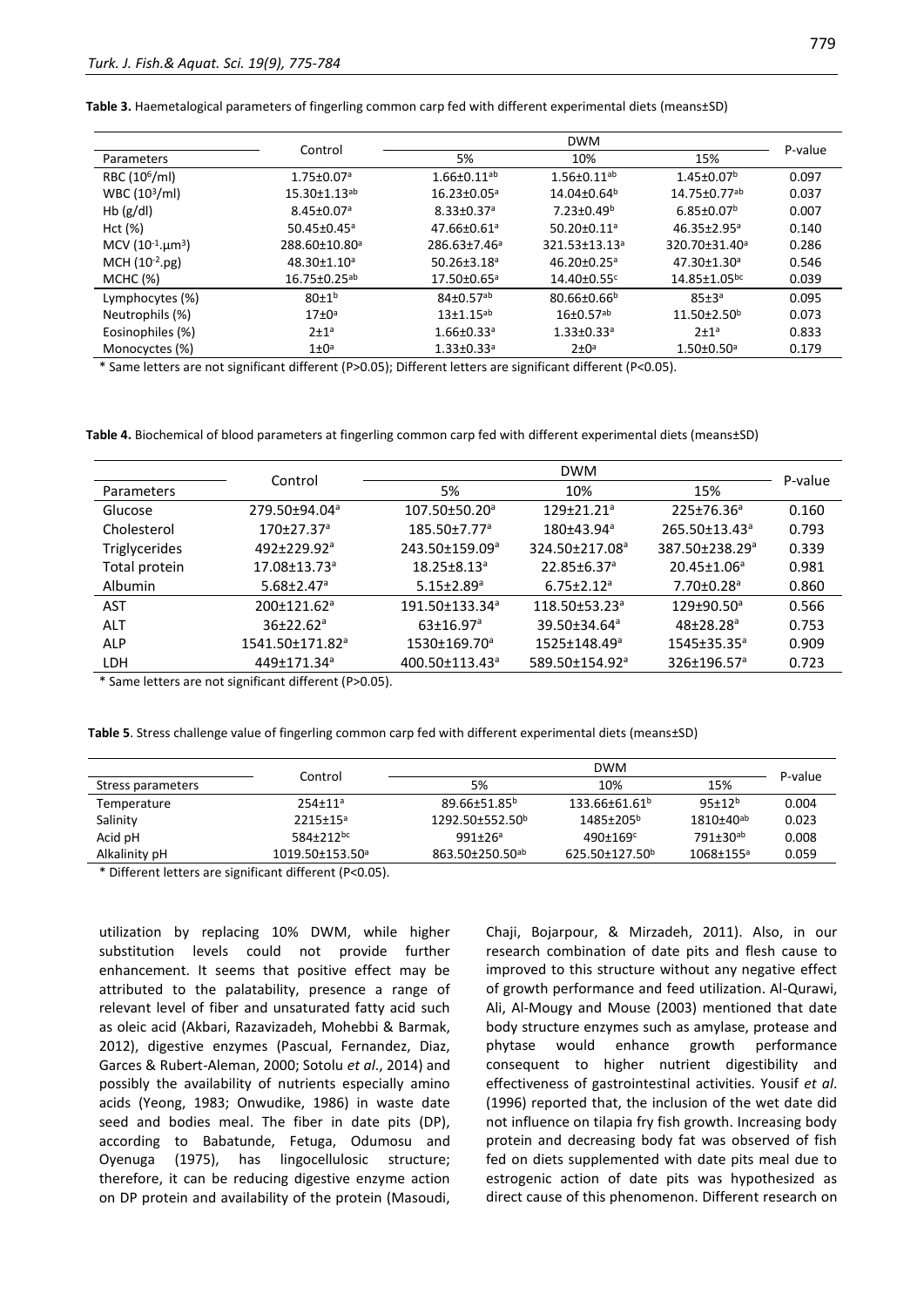agriculture by product as interesting results, for example Luo, Zhao, Chang, Feng and Tian (2014) found that gonad flavor of sea urchins (*Strongylocentrotus intermedius*) fed banana peel was significantly better than that of individuals fed other specielize diet. Deka, Sahu and Jain (2003), reported that, better growth rate recorded in group fed by pineapple waste may be due to better utilization of pineapple waste diet but, it was not statistically significant from other groups. Though, highest proteolytic activity was found in this group. It may correlate with the presence of a proteolytic enzyme 'bromelain' in pineapple, which might be the factor for better utilization of protein (Deka *et al*., 2003). In contrast, Chatzifotis, Esteban and Divanach (2006), who studied different plant meal substitutions, obtained inversely proportional results with statistical differences between treatments and observed that high plant meal substitution resulted in worse FCR values. Common carp similar to tilapia and African catfish is an omnivore that is capable of efficiently digesting and utilizing diverse feeds and ingredients of both plants and animal origin (Sotolu & Faturoti, 2011). For this reason, addition of DWM can help to common carp fish fed diets with more carbohydrates composition. Belal and Al‐Jasser (1997) who noted improved weight gain, feed conversion, specific growth rate and protein efficiency ratio after feeding tilapia with diets containing date (15, 30 and 45%). Belal and Al‐Owafeir (2004) observed that fish WG, FCR, SGR and PER of tilapia did not be affected by different level of date pits as a replacement for corn starch.

But, in another experiment mention that sprouted date pits did not affect on growth and body composition, whereas nonsprouted date pits negatively influenced fish performance. On the other hand, El-Sayed *et al*. (2006) found that date pits based diets replaced up to 75% wheat bran resulted in reduced growth rates and feed utilization efficiency of Nile tilapia. They reported that, fungi degraded pits (DDP) could replace 300 g/kg dietary corn. This result revealed that, despite the sharp retardation in the performance of Nile tilapia fed raw date pits, the expected reduction in the cost of DP-based diets may justify the use of this by-product in Nile tilapia feed. However, they mention to further work is urgently needed to improve the quality of DP for tilapia, using proper processing and treatment techniques. While, Belal (2008) found that, growth performance of Nile tilapia fed sprouted date pits diets not differ from control diet. All of previous results were confirm of current research. It means that, the addition of DWM to diet compare with control diet had no significant effect on growth performance. Azaza *et al*. (2009) noted that, no feed-related mortality was observed during the entire experimental period. Final body weight and specific growth rate in the different treatments were statistically not significantly different (P>0.05). While, waste date meal could be substitute with soybean meal up to 300  $g/kg^{-1}$  without compromising growth of Nile tilapia. Hosseinifar *et al*. (2015 & 2017) reported that feeding carp fry by date palm fruit were significantly improved growth performance, immune efficacy and increase the antioxidant activity (P<0.05) in early stages of common carp culture (Hoseinifar *et al*., 2015; 2017). This report was contrary with our research. In this research experimental diets prepared by date extract, but in our research we used from waste date meal (Powder form) product.

Blood indices are reflection of dietary treatments effects on the fish health condition and its physiological, biochemical and metabolic necessities. In this research, some haematological parameters were no significant differences in value of RBC, Hct, MCV, MCH and differential leucocyte count (DLC) among different treatment diets (P>0.05). The findings show that these blood cells were not significantly affected by DWM diet. The observed improvement in the values of most haematological parameters assessed (RBC, Hct, MCV, MCH) although, non-significant differences between them, it could serve as indication that it can be included in fish diet to improve and prevent to anaemic condition. But other parameters including WBC, Hb and MCHC were significant between all experimental diets (P<0.05) (Table 3).

The WBC serves as one of the first lines of body defense and their numbers increase sharply when infections arise (Vahedi, Hasanpour, Akrami, & Chitsa, 2017). In our experiment, WBC counts increased significantly in 5% DWM group in comparison with other group. This may explain the efficacy of 5% DWM in terms of the immunestimulatory response and antiinfection properties. The haemoglobin (Hb) content in the blood plays a vital role and serves as transportation element of oxygen to body tissues (Vahedi *et al*., 2017). In the current study, the Hb and MCHC content was significantly higher in 5% DWM treated groups than the control and other groups, which demonstrates that oxygen supply increases consequently, reflecting beneficial health effect on fish (Vahedi *et al*., 2017). This is in agreement with Zheng, Wen, Han, Li, and Xie (2012), who reported significant decrease in haemoglobin level in grass carp fed with a high cottonseed meal (CM) diet (48.94%) were significantly lower than those of the fish fed with low CM diets. In channel catfish, the dietary free gossypol (FG) of 900 mg/kg decreased the hematocrit (Hct) value, hemoglobin content, plasma protein, and the dietary FG of 1200 mg/kg further reduced the number of RBC (Yildirim, Lim, Wan, & Klesius, 2003). The decreased Hb and Hct resulting from the high level of dietary CM or FG were also reported in rainbow trout (Blom, Lee, Rinchard, Dabrowski, & Ottobre, 2001; Rinchard, Lee, Czesny, Ciereszko, & Dabrowski, 2003) and tilapia (Yue & Zhou, 2008). In another study on channel catfish, high level of dietary CM (55%) did not affect the Hct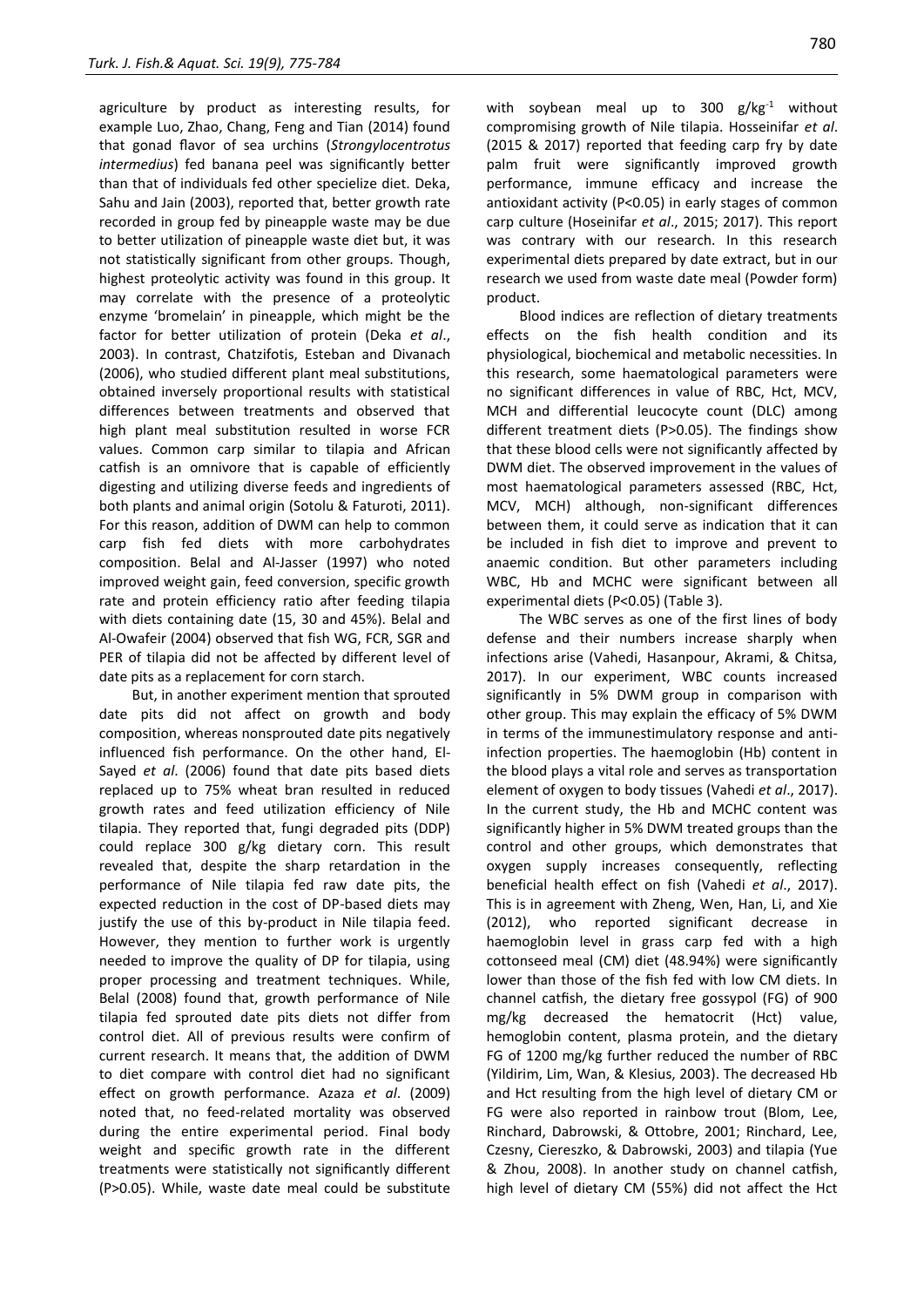value, Hb content and the number of RBC (Barros, Lim & Klesius, 2002). Wang *et al*. (2014) found that, increase in dietary cottonseed meal (CM) level from 0% to 45%, the RBC and Hct value increased, but the Hb content showed little change, which indicated that the Hb and RBC content significantly decreased. In the current study, the decrease in the Hb level of fish resulting from the 10% DWM may be related to the reaction of date with iron, which further reduced the iron concentration in the body (Al-Orfe *et al*., 2012). The reason for different results between different values of DWM in diet might be attributed to difference in the effect of active compound of date and immune system reaction (Binaii *et al*., 2014). Dates are not a rich source of protein, they considered as a reasonable source of vitamins, essential amino acids, mineral elements, dietary fiber, phenolics and polyphenolic (Al-Orfe *et al*., 2012). Vitamins play role as antioxidants and phenolics can scavenge free radicals help regulate and stimulate the immune function, maintenance of cell function for growth and reduce morbidity of infectious diseases (Masoudi *et al*., 2011). Minerals are generally important as constituents of hemoglobin, soft tissues, bones, body composition, and nerve cells. Date is also a good source of iron, sodium, potassium, magnesium and calcium. Iron is an important source for Hb synthesis, and a deficiency in iron can result in a decrease in Hb level, which has been extensively reported in livestock animals (Wang *et al*., 2014).

The results from blood biochemical parameters, showed no significant differences between groups (P>0.05) (Table 4). This is in agreement with the investigation of Al-Maiman (2005) that observed favourable effects of fibers of date palm seed on plasma lipids in rats. Addition of DWM to treatment diets resulted in a linear insignificant increase (P>0.05) of blood glucose concentration (Table 4). However, it agreed with the findings of Onifade (1997) who reported that glucose was accentuated high when fibrous diet was fed to broilers. It seems that this effect of fibrous material contributed to increase in gluconeogenesis activity (Masoudi *et al*., 2011). Since date pit (DP) has a fibrous structure which supports low glucose than maize, maybe some effect of date pith on blood parameters contributes to its effect on increment of lipid metabolism for supporting the energy requirements of common carp fish (Masoudi *et al*., 2011). Zhou, Lin, Ji and Yu (2016) reported that the blood serum total protein, albumin, glucose, high and low density of lipoprotein and total antioxidant capacity in green tea waste (GTW) group were significantly higher than control group and GTW supplementation has positive impact on health of fish without affecting the growth of fish. Liver plays an essential role in transforming and clearing metabolites and xenobiotics, and is susceptible to the toxicity from these agents. Liver enzymes include of ALT, AST, ALP and LDH are important indicators reflecting liver function. An increase in the activities of serum AST, ALT and ALP might indicate a damage of liver function (Wang *et al*., 2014). As differences liver enzymes were not observed in the experimental groups, the consumption of DWM did not appear to induce liver toxicity in fish, Also the group tested with 10% DWM decreased liver enzyme activity for 12-week compared to the control. It could be explained that mechanism of hepatoprotective effects of date flesh and pits is possibly related to vitamin C, polyphenolic compounds (flavonoids and phenolic acids), β-sitosteroland trace elements (selenium, zinc, copper and manganese) (Al-Orfe *et al*., 2012). Likely that the mechanism of antioxidants in DWM may be related to the ability of its active compounds to detoxify free radicals and to inhibit lipid peroxidation in the liver and protein oxidation (Al-Orfe *et al*., 2012).

Stress resistance of the fish in different life period is affected by levels of salinity, temperature, environment and nutrition (Jalali, Hosseini & Imanpoor, 2008; Gholami, 2010). The results of present study showed that resistance rate to temperature-salinity stress significantly increased in fish fed control diet (P<0.05) than those fish fed with the DWM groups, but responses to alkalinity stress was insignificant (P<0.05). Resistance to acidity stress increased significantly in fish fed diets supplemented with 5% DWM (P<0.05) (Table 5). It seems that greater resistance of control group to stress challenges might also be due to low potential of digestibility of date, higher and lower value of saturated fatty acids (SFA) and polyunsaturated fatty acids (PUFA) and high antiprotease activity, which may increase protective function of body resistance of fish, but studies are required to test this speculative hypothesis. Antiprotease contributes to the innate immunity of fish by its benefit alimentary tract bactericidal community and antiinflammatory properties (Guardiola, Porcino, Cerezuela, Cuesta, Faggio & Esteban, 2016).

In this research, addition of DWM alone enhances several of growth and feed utilization parameters, while maybe for enhances the stress resistance or expression of immune-related genes when is administrated in combination with other substance such as probiotic. Therefore, the mixture this diet could potentially be considered of great interest as immunostimulant diet to use as food additive for farmed fish.

Hwang *et al*. (2013) found that the stress recovery time differed significantly between the control and the 3 and 5 % green tea extract (GTE) diet groups and the mortality of black rock fish (*Sebastes schlegeli*) fed on the GTE diet was significantly lower than that of the control group. This research showed that the addition of GTE to the fish diet improved stress recovery in a dose-dependent manner. However, more studies are still required to determine the effective of DWM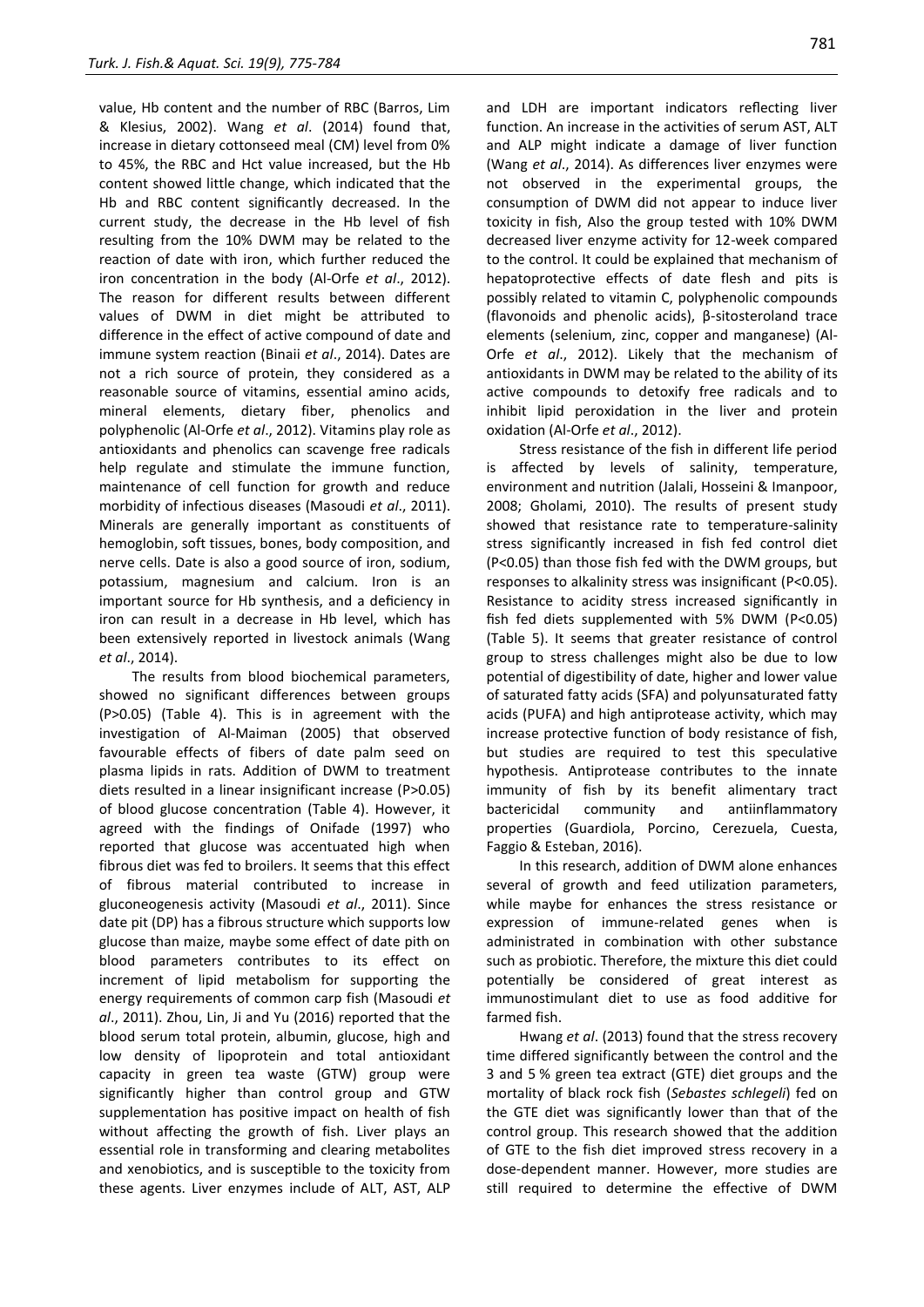concentration in diet and to understand the specific mechanisms involved in stress control by DWM in fish diets.

## **Conclusion**

To conclude, DWM up to 10% as a substitute for plant sources could improve growth and blood variables in common carp. Further research is needed to clarify the action mechanisms of DWM, as well as the immune response and feeding period in common carp.

## **Acknowledgments**

The authors have special thanks to anonymous reviewers for valuable scientific comments for improvement level of this manuscript.

## **References**

- Abbass, A.A., El-Asely, A.M., & Kandiel, M.M.M. (2012). Effect of dietary propolis and pollen on growth performance, fecundity and some haematological parameters of *Oreochromis niloticus*. *Turkish Journal of Fisheries and Aquatic Sciences*, 12, 851-859. [http://dx.doi.org/10.4194/1303-2712-v12\\_4\\_13.](http://dx.doi.org/10.4194/1303-2712-v12_4_13)
- Abdul Afiq, M.J., Abdul Rahman, R., Che Man, Y.B., Al-Kahtani, H.A., & Mansor, T.S.T. (2013). Date seed and date seed oil. *International Food Research Journal*, 20(5), 2035- 2043.
- Ahmed, I. (2017). Effects of dietary amino acid l‐lysine on survival, growth and haemato‐biochemical parameters in Indian catfish, *Heteropneustes fossilis* (Bloch, 1974), fingerlings. *Journal of Applied Ichthyology*, 33(5), 1027- 1033[. http://dx.doi.org/10.1111/jai.13355.](http://dx.doi.org/10.1111/jai.13355)
- Akbari, M., Razavizadeh, R., Mohebbi, G.H., & Barmak, A. (2012). Oil characteristics and fatty acid profile of seed from three varieties of date palm (*Phoenix dactylifera*) cultivars in Bushehr-Iran. *African Journal of Biotechnology*, 11(57), 12088-12093. [http://dx.doi.org/10.5897/AJB12.1084.](http://dx.doi.org/10.5897/AJB12.1084)
- Akrami, R., Rahnama, B., Chitsaz, H., & Razeghi Mansour, M. (2015). Effects of dietary inulin on growth performance, stress resistance and some hematological parameters of Gibel carp juveniles (*Crassius auratus gibelio*). *Iranian Journal of Fisheries Sciences*, 14(4), 1072-1082.
- Al-Hafedh, Y.S., & Alam, A*. (2013). Replacement of Fishmeal by Single Cell Protein Derived from Yeast Grown on Date (Phoenix dactylifera) Industry Waste in the Diet of Nile Tilapia (Oreochromis niloticus) Fingerlings. Journal of Applied Aquaculture*, 25(4), 246-358. <https://doi.org/10.1080/10454438.2013.852419>
- Al-Maiman, S.A. (2005). Effect of date palm (*Phoenix dactylifera*) seed fibers on plasma lipids in rats. *Journal of King Saudi University Agriculture Science*, 17(2), 117- 123.
- Al-Oref, S.M., Ahmad, M.H.M., Al-Atwai, N., Al-Zaidi, H., Dehwah, A., & Dehwah, S., (2012). Review: Nutritional properties and benefits of the Date fruits (*Phoenix dactylifera*). Bulletin of the National Nutrition Institute of the Arab Republic of Egypt, 39, 97-129.
- Al-Qurawi, A.A., Ali, B.H., Al-Mougy, S.A., & Mouse, H.M. (2003). Gastrointestinal transit in mice treated with various extracts of date (*Phoenix dactylifera* L.). *Food and Chemical Toxicology*, *41(1)*, 37-39. [http://dx.doi.org/10.1016/S0278-6915\(02\)00203-X.](http://dx.doi.org/10.1016/S0278-6915(02)00203-X)
- AOAC, (2000). *Official method of Analysis*, Washington, D.C. Association of Official Analytical Chemists.
- Azaza, M.S., Mensi, F., Kammoun, W., Abdelouaheb, A., Brini, B., & Kraïem, M. (2009). Nutritional evaluation of waste date fruit as partial substitute for soybean meal in practical diets of juvenile Nile tilapia, *Oreochromis niloticus* L. *Aquaculture Nutrition*, 15(3), 262- 27[2.http://dx.doi.org/10.1111/j.1365-](http://dx.doi.org/10.1111/j.1365-2095.2008.00591.x) [2095.2008.00591.x.](http://dx.doi.org/10.1111/j.1365-2095.2008.00591.x)
- Babatunde, G.M., Fetuga, B.L., Odumosu, O., & Oyenuga, V.A. (1975). Palm kernel meal as the major protein concentrate in the diets of pigs in the tropics. *Journal of the Science of Food and Agriculture*, 26(9), 1279-1291. <http://dx.doi.org/10.1002/jsfa.2740260906>
- Barros, M.M., Lim, C., & Klesius, P.H. (2002). Effect of soybean meal replacement by cottonseed meal and iron supplementation on growth, immune response and resistance of Channel Catfish (*Ictalurus puctatus*) to *Edwarsiella ictaluri* challenge. *Aquaculture*, 207(3-4), 263–279. [https://doi.org/10.1016/S0044-](https://doi.org/10.1016/S0044-8486(01)00740-2) [8486\(01\)00740-2.](https://doi.org/10.1016/S0044-8486(01)00740-2)
- Belal, I.E.H., & Al‐Jasser, M.S. (1997). Replacing dietary starch with pitted date fruit in Nile tilapia *Oreochromis niloticus* (L.) feed. *Aquaculture Research*, 28(6), 385- 38[9.http://dx.doi.org/10.1046/j.1365-](http://dx.doi.org/10.1046/j.1365-2109.1997.00872.x) [2109.1997.00872.x.](http://dx.doi.org/10.1046/j.1365-2109.1997.00872.x)
- Belal, I.E., & Al‐Owafeir, M.A. (2004). Incorporating Date Pits *Phoenix dactylifera* and their Sprouts in Semi‐purified Diets for Nile Tilapia *Oreochromis niloticus* (L.). *Journal of the World Aquaculture Society*, 35(4), 452- 45[9.http://dx.doi.org/10.1111/j.1749-](http://dx.doi.org/10.1111/j.1749-7345.2004.tb00110.x) [7345.2004.tb00110.x](http://dx.doi.org/10.1111/j.1749-7345.2004.tb00110.x)
- Belal, I.E. (2008). Evaluating fungi‐degraded date pits as a feed ingredient for Nile tilapia *Oreochromis niloticus* L. *Aquaculture Nutrition*, 14(5), 445- 45[2.http://dx.doi.org/10.1111/j.1365-](http://dx.doi.org/10.1111/j.1365-2095.2007.00548.x) [2095.2007.00548.x.](http://dx.doi.org/10.1111/j.1365-2095.2007.00548.x)
- Belal, I,E., El-Tarabily, A.K., Kassab, A.A., Abdel-Fattah, M.E., & Rasheed, N.M. (2015). Evaluation of Date Fiber as Feed Ingredient for Nile Tilapia *Oreocromis Niloticus* Fingerlings. *Journal of Aquaculture Research and Development*, 6(3), 1-[6.http://dx.doi.org/10.4172/2155-](http://dx.doi.org/10.4172/2155-9546.1000320) [9546.1000320.](http://dx.doi.org/10.4172/2155-9546.1000320)
- Biglar, M., Khanavi, M., Hajimahmoodi, M., Hassani, S., Moghaddam, G., Sadeghi, N., & Oveisi, M.R. (2012). Tocopherol content and fatty acid profile of different Iranian date seed oils. *Iranian Journal of Pharmaceutical Research*, 11(3), 873-878.
- Binaii, M., Ghiasi, M., Farabi, S.M.V., Pourgholam, R., Fazli, H., Safari, R., ... & Bankehsaz, Z. (2014). Biochemical and hemato-immunological parameters in juvenile beluga (*Huso huso*) following the diet supplemented with nettle (*Urtica dioica*). *Fish and Shellfish Immunology*, 36(1), 46-51[. https://doi.org/10.1016/j.fsi.2013.10.001](https://doi.org/10.1016/j.fsi.2013.10.001)
- Blom, J. H., Lee, K. J., Rinchard, J., Dabrowski, K., & Ottobre, J. (2001). Reproductive efficiency and maternal-offspring transfer of gossypol in rainbow trout (*Oncorhynchus mykiss*) fed diets containing cottonseed meal. *Journal of Animal Science*, 79(6), 1533-1539. <https://doi.org/10.2527/2001.7961533x>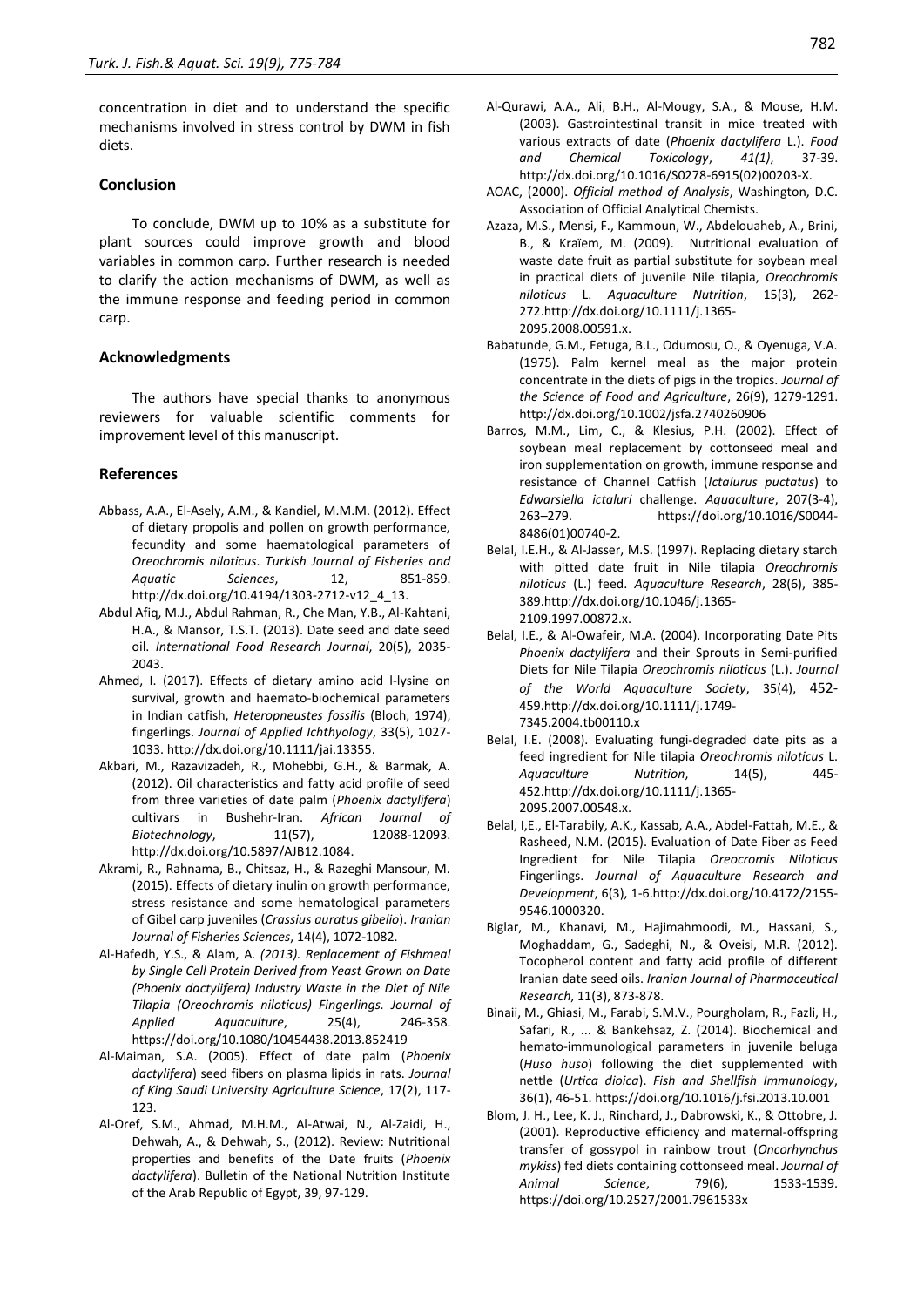- Collier, H.B. (1944). Standardization of blood haemoglobin determinations. *Canadian Medical Association Journal*, 50(6), 550.
- Chatzifotis, S., Esteban, A.G., & Divanach, P. (2006). Fishmeal replacement by alfalfa protein concentrate in sharp snout sea bream *Diplodus puntazzo*. *Fisheries Science*, *72*(6), 1313-1315. [https://doi.org/10.1111/j.1444-](https://doi.org/10.1111/j.1444-2906.2006.01290.x) [2906.2006.01290.x](https://doi.org/10.1111/j.1444-2906.2006.01290.x)
- Deb, S., Noori, M.T., & Rao P.S. (2017). Experimental study to evaluate the efficacy of locally available waste carbon sources on aquaculture water quality management using biofloc technology. *Aquaculture International*, 25(6), 2149-2159. [http://dx.doi.org/10.1007/s10499-](http://dx.doi.org/10.1007/s10499-017-0180-8) [017-0180-8.](http://dx.doi.org/10.1007/s10499-017-0180-8)
- Deka, A., Sahu, N.P., & Jain, K.K. (2003). Utilization of Fruit Processing Wastes in the Diet of *Labeo rohita* Fingerling. *Asian-Australasian Journal of Animal Sciences*, 16(11), 1661-1665. <https://doi.org/10.5713/ajas.2003.1661>
- El-Sayed, A.F.M., Hamza, W.R., & Al-Darmaki, M. (2006). Evaluation of date pits as a feed ingredient for juvenile and adult Nile tilapia (*Oreochromis niloticus*) reared in a recirculating system. *In Proceeding of 7th International Symposium on Tilapia aquaculture.* Boca Del Rio, Vera Cruz, Mexico, 6-8 September 2006
- FAO, (2014). Food and Agriculture Organization, Fishstate plus: Universal software for fishery statistical time series (available at: [www.fao.org/fi/statist/fisoft/fishplus.asp\)](http://www.fao.org/fi/statist/fisoft/fishplus.asp).
- Fazlolahzadeh, F., Keramati, K., Nazifi, S., Shirin, S., & Seifi, S. (2011). Effect of garlic (*Alliumsativum*) on hematological parameters and plasma activities of ALT and AST of Rainbow trout in temperature stress. *Australian Journal of Basic and Applied Sciences*, 5(9), 84-90.
- Gaber, M.M., Labib, E.H., Omar, E.A., Zaki, M.A., & Nour, A.M. (2014). Effect of partially replacing corn meal by wet date on growth performance in Nile Tilapia (*Oreochromis niloticus*) fingerlings, diets supplemented with Digestarom*®*. *Journal of Geosciences and Environment Protection*, 2(2), 60-67. [http://dx.doi.org/10.4236/gep.2014.22010.](http://dx.doi.org/10.4236/gep.2014.22010)
- Ghiasi, F., Mirzargar, S.S., Badakhshan, H., & Shamsi, S. (2010). Effects of low concentration of cadmium on the level of lysozyme in serum, leukocyte count and phagocytic index in *Cyprinus carpio* under the wintering conditions. *Journal of Fisheries and Aquatic Science*, 5(2), 113–119.

http://dx.doi.org[/10.3923/jfas.2010.113.119](http://dx.doi.org/10.3923/jfas.2010.113.119)

- Gholami, M. (2010). Effects of n-3 HUFA enrichment *Daphnia magna* on growth, survival, stress resistance and fatty acid composition of Whitefish fry (*Rutilus frisii kutum*). *Fisheries and Aquatic Science*, 5(1), 49-55. [http://dx.doi.org/10.3923/jfas.2010.49.55.](http://dx.doi.org/10.3923/jfas.2010.49.55)
- Goldenfarb, P.B., Bowyer, F.P., Hall, E., & Brosious, E. (1971). Reproducibility in the hematology laboratory: the microhematocrit determination. *American Journal of Clinical Pathology*, 56(1), 35-39. http://dx.doi.org[/10.1093/ajcp/56.1.35.](https://doi.org/10.1093/ajcp/56.1.35)
- Guardiola, F. A., Porcino, C., Cerezuela, R., Cuesta, A., Faggio, C., & Esteban, M. A. (2016). Impact of date palm fruits extracts and probiotic enriched diet on antioxidant status, innate immune response and immune-related gene expression of European seabass (*Dicentrarchus labrax*). *Fish & Shellfish Immunology*, 52: 298-308. <https://doi.org/10.1016/j.fsi.2016.03.152>
- Habib, H.M., & Ibrahim,W.H. *(2009). Nutritional quality evaluation of eighteen date pit varieties. International Journal of Food Sciences and Nutrition*, 60(S1), 99-111. <https://doi.org/10.1080/09637480802314639>
- Higgs, D.A., Dosanjh, B.S., Prendergast, A.F., Beams, R.M., Hardy, R.W., Riley, W., & Deacon, G. (1995). Use of rapeseed/canola protein products in finfish diets. In C. Lim & D.J. Sessa (Eds.), *Nutrition and Utilization of Technology in Aquaculture*. AOCS Press, Champaign USA: 130-156.
- Hoseinifar, S.H., Khalili, M., Rufchaei, R., Raeisi, M., Attar, M., Cordero, H., & Esteban, M.Á. (2015). Effects of date palm fruit extracts on skin mucosal immunity, immune related genes expression and growth performance of common carp (*Cyprinus carpio*) fry. *Fish and Shellfish Immunology*, 47(2), 706-71[1.http://dx.doi.org/10.1016/j.fsi.2015.09.046.](http://dx.doi.org/10.1016/j.fsi.2015.09.046)
- Hoseinifar, S.H., Dadar, M., Khalili, M., Cerezuela, R., & Esteban, M.A. (2017). Effect of dietary supplementation of palm fruit extracts on the transcriptomes of growth, antioxidant enzyme and immune‐related genes in common carp (*Cyprinus carpio*) fingerlings. *Aquaculture Research*, 48(7), 3684-3692. [http://dx.doi.org/10.1111/are.13192.](http://dx.doi.org/10.1111/are.13192)
- Hwang, J.H., Lee, S.W., Rha, S.J., Yoon, H.S., Park, E.S., Han, K.H., & Kim, S.J. (2013). Dietary green tea extract improves growth performance, body composition, and stress recovery in the juvenile black rockfish, *Sebastes schlegeli*. *Aquaculture International*, 21(3), 525- 53[8.http://dx.doi.org/10.1007/s10499-012-9586-5.](http://dx.doi.org/10.1007/s10499-012-9586-5)
- Imanpoor, M.R., Najafim E., & Kabir, M. (2012). Effect of different salinity and temperature on the growth, survival, haematocrit and blood biochemistry of Goldfish (*Crassius auratus*). *Aquaculture Research*, 43(3), 332-338. [http://dx.doi.org/10.1111/j.1365-](http://dx.doi.org/10.1111/j.1365-2109.2011.02832.x) [2109.2011.02832.x.](http://dx.doi.org/10.1111/j.1365-2109.2011.02832.x)
- Imanpoor, M.R., & Roohi, Z. (2015). Influence of primalac probiotic on growth performance, blood biochemical parameters, survival and stress resistance in the Caspian Roach (*Rutilus rutilus*) Fry. *Turkish Journal of Fisheries and Aquatic Sciences*, 15(4), 917-922. [http://dx.doi.org/10.4194/1303-2712-v15\\_4\\_15.](http://dx.doi.org/10.4194/1303-2712-v15_4_15)
- Iran's Fishery, (2016). Yearbook of Iran's Fishery Production Statistics (2001-2016). 32p.
- Jalali, M.A., Hosseini, S.A., & Imanpoor, M.R. (2008). Effect of vitamin E and highly unsaturated fatty acid enriched *Artemia urmiana* on growth performance, survival and stress resistance of Beluga (*Huso huso*) larvae. *Aquaculture Research*, 39(12), 1286-1291. [http://dx.doi.org/10.1111/j.1365-2109.2008.01992.x.](http://dx.doi.org/10.1111/j.1365-2109.2008.01992.x)
- Klontz, G.W. (1994). Fish hematology. In: Techniques in Fish Immunology, Vol 3, In J.S., Stolen, Fletcher, T.C., Rowely, A.F., Kelikoff, T.C., Kaattari, S.L. & Smith, S.A. (Eds.), New Jersey, USA, SOS Publications, Fair Haven, pp. 121–132.
- Kasapidou, E., Sossidou, E., & Mitlianga, P. (2015). Fruit and vegetable co-products as functional feed ingredients in farm animal nutrition for improved product quality. *Agriculture*, *5*(4), 1020-1034. <http://dx.doi.org/>[10.3390/agriculture5041020.](http://dx.doi.org/10.3390/agriculture5041020)
- Lewis, S.M., Bain, B.J., & Bates, I. (2001). Dacie and Lewis Practical Haematology. 9<sup>th</sup> Edn., Churchill Livingston, London, p 633.
- Luo, S., Zhao, C., Chang, Y., Feng, W., & Tian, X. (2014). Banana peel provides a new insight into improving